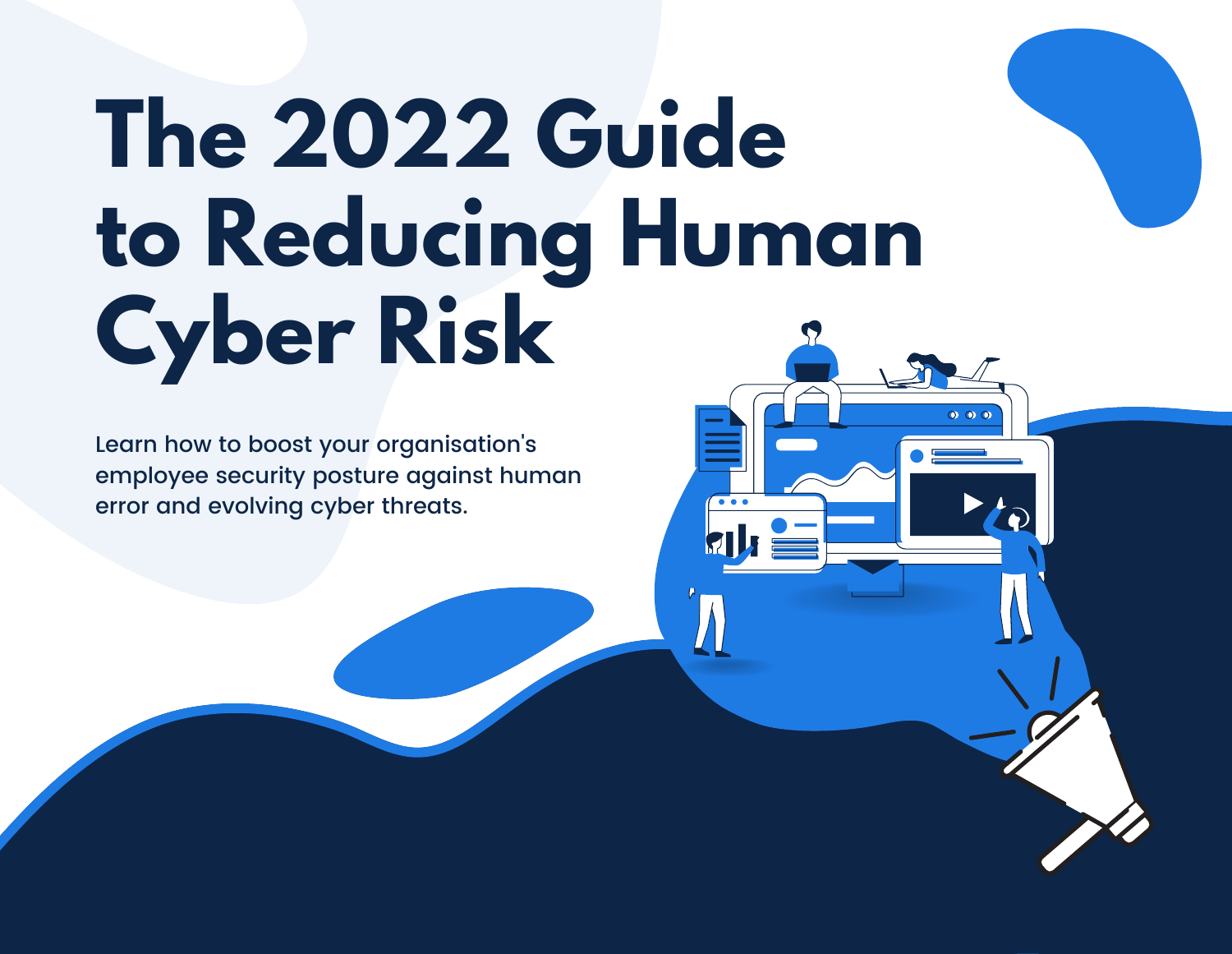# Introduction



# Transforming humans from the 'weakest link'....

Employees have long been viewed as the 'weakest link' in a business's cyber security chain and, with human error still being the number one cause of data breaches, that unwanted crown has rightly been fixed for quite some time.

Even with organisations allocating more time and money towards tackling human cyber risk, employee-related security incidents continued to plague businesses in 2021. But why was that?

Simply put, many businesses just aren't doing enough to combat evolving threats. With cybercriminals using more advanced techniques to exploit humans, the traditional route of once-per-year security awareness training just isn't enough to protect today's businesses from the loss of sensitive information, reputational damage and financial repercussions.

# 11s

Estimates suggest that in 2021 a cyber attack took place every 11 [seconds.](https://cybersecurityventures.com/global-ransomware-damage-costs-predicted-to-reach-20-billion-usd-by-2021/)



Cyber attacks were projected to hit \$6 [trillion](https://cybersecurityventures.com/annual-cybercrime-report-2020/) in annual losses in 2021, which has doubled since 2015.



The average business cost of a cyber attack is \$3.86 million and breaches take over 200 [days](https://www.capita.com/sites/g/files/nginej146/files/2020-08/Ponemon-Global-Cost-of-Data-Breach-Study-2020.pdf) to be detected.

# ...into a cyber security asset.

Good news is, the solution to user-focused security has also evolved in recent years through the introduction of Human Risk Management (HRM), offering a much more robust level of protection for businesses of all sizes and sectors. In this guide, will cover why employees create an insider threat and how to drive secure human behaviour in your business.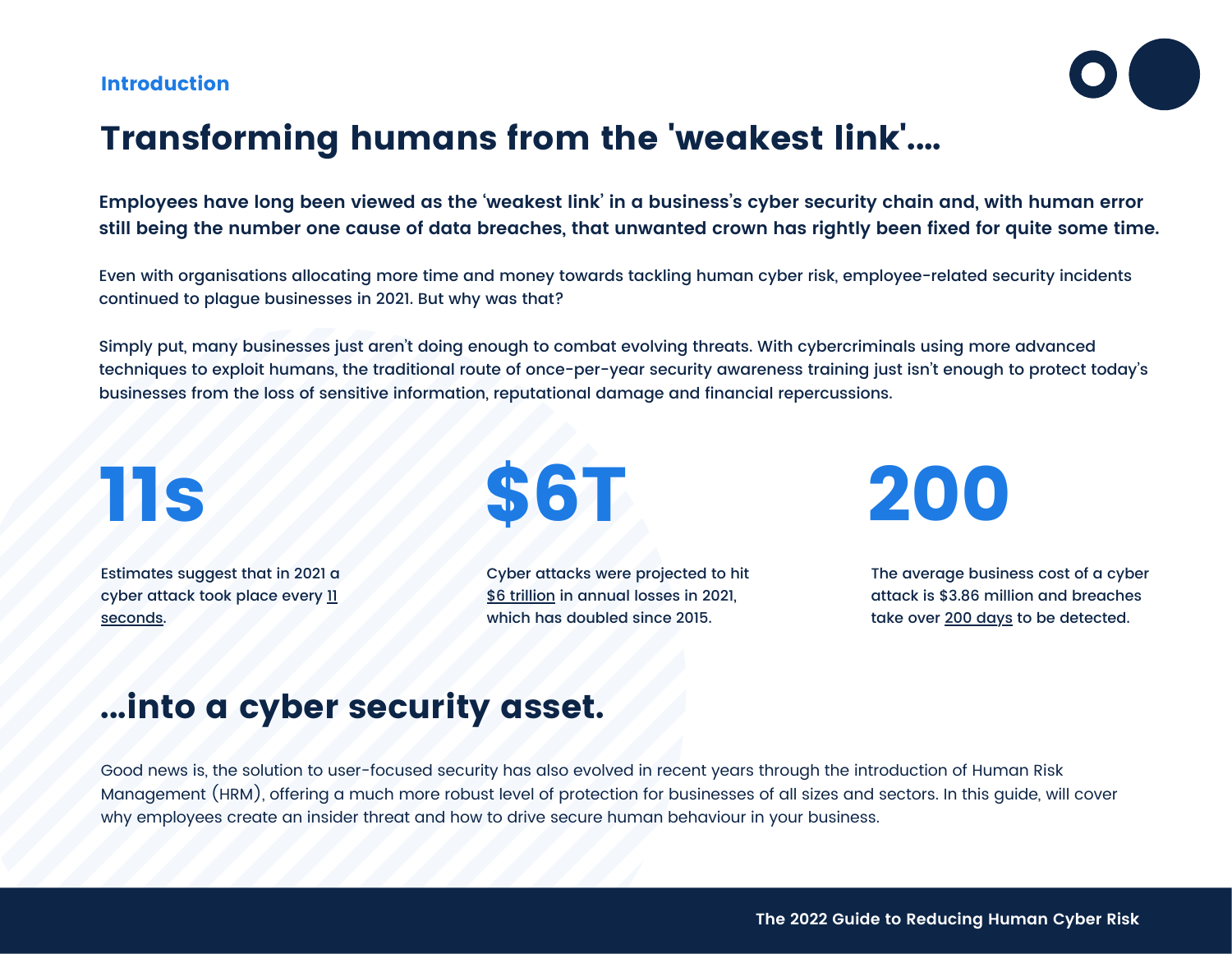# Humans — The #1 cause of cyber security breaches

85% of data breaches involve 85% **the human element** 

> [Verizon](https://www.verizon.com/business/resources/reports/dbir/) 2021 Data Breach [Investigations](https://www.verizon.com/business/resources/reports/dbir/) Report

. . . . . . . . . . . . . .

Negligent employees cause about 62% of security [incidents](https://www.cfodailynews.com/news/insider-breaches-employee-negligence/)

60% of [organisations](https://financesonline.com/insider-threat-statistics/#:~:text=Another%20report%20predicts%20that%20the,year%20(IBM%2C%202020).) have more than 20 incidents of insider attacks in a year

82% of IT [leaders](https://datacentre.solutions/news/60020/half-of-organisations-experience-remote-working-security-incidents) see a greater risk of insider threats if their company adopts a permanent hybrid working structure

98% of [organisations](https://www.cybersecurity-insiders.com/portfolio/insider-threat-report-prospectus/) say they feel some degree of vulnerability to insider threats

# **What are the main types of insider threats?**

# Negligent insiders

Negligent insiders - e.g. an employee who misdirects an email or [accidentally](https://www.cybersecurity-insiders.com/portfolio/insider-threat-report-prospectus/) attaches the wrong file - are the most [common](https://www.cybersecurity-insiders.com/portfolio/insider-threat-report-prospectus/) threat to your business and account for 62% of all security [incidents](https://www.cfodailynews.com/news/insider-breaches-employee-negligence/).

# Negligent insiders who have their credentials stolen

Negligent insiders with stolen credentials - e.g. an employee whose username and password are exposed on the dark web account for 25% of all security [incidents](https://www.tessian.com/blog/insider-threat-statistics/).

## Malicious insiders

Malicious insiders — e.g. employees or exemployees with malicious motivations towards the business, such a as a disgruntled employee who was recently fired — account for 13% of [incidents](https://www.tessian.com/blog/insider-threat-statistics/).

61% 25% 14%

 $\mathbf{m}$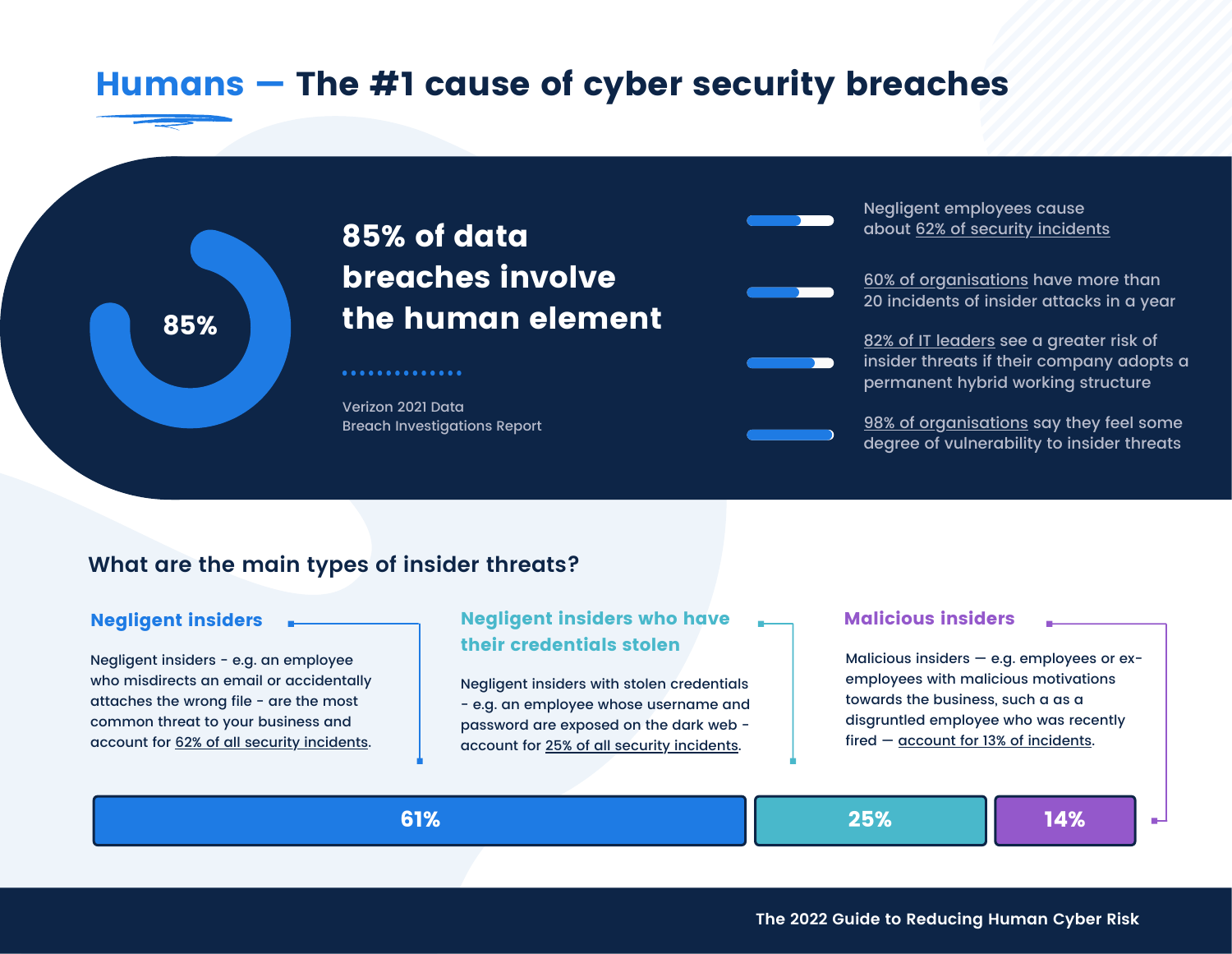# Why are employees an insider threat?

We all make mistakes. In fact, 43% of [employees](https://www.verdict.co.uk/employee-mistakes-cybersecurity/) say they've made a mistake at work that compromised cyber security, such as misdirecting an email. Problem is, these types of 'small' mistakes can result in sensitive data being exposed, which attackers are experts in exploiting.

 $\overline{2}$ 

Much of your business's information can be found online, including your suppliers, contractors, and customers. This makes it easy for attackers to impersonate internal and external contacts, and all it takes is for one person to be successfully duped for your business to be at risk of a serious breach.

# Humans make mistakes Humans are targets Humans break the rules

People in any business are capable of breaking the rules, be it maliciously or accidentally. But a large portion of rule-breaking ventures further than not abiding by password policies - some employees can go as far as to steal corporate data and sell this on the dark web.

Stanford University [attributes](https://www.influencive.com/human-error-is-still-the-number-one-cause-of-most-data-breaches-in-2021/) 88% of data breaches to human error, even more than Verizon. 88%

> 43% of [employees](https://businessinsights.bitdefender.com/workers-confess-security-mistakes-stanford-professor) say they've made a mistake at work that compromised security.



In 2021, phishing attacks were connected to 36% of [breaches,](https://www.welivesecurity.com/2021/12/30/22-cybersecurity-statistics-know-2022/) an increase of 11%.

25% of [employees](https://cisomag.eccouncil.org/distracted-employees/) believe they have clicked on a phishing email at work.

45%

3

70%

of employees would be willing to sell [corporate](https://www.deep-secure.com/news-and-events/111-45-of-office-workers-would-sell-their-firm-s-corporate-information.php) info to people outside their organisation.

of malicious insider breaches are [financially](https://hmhconsultants.com/remote-working-does-it-increase-your-insider-threat/) [motivated](https://hmhconsultants.com/remote-working-does-it-increase-your-insider-threat/), mainly by selling credentials on the dark web.

**The 2022 Guide to Reducing Human Cyber Risk**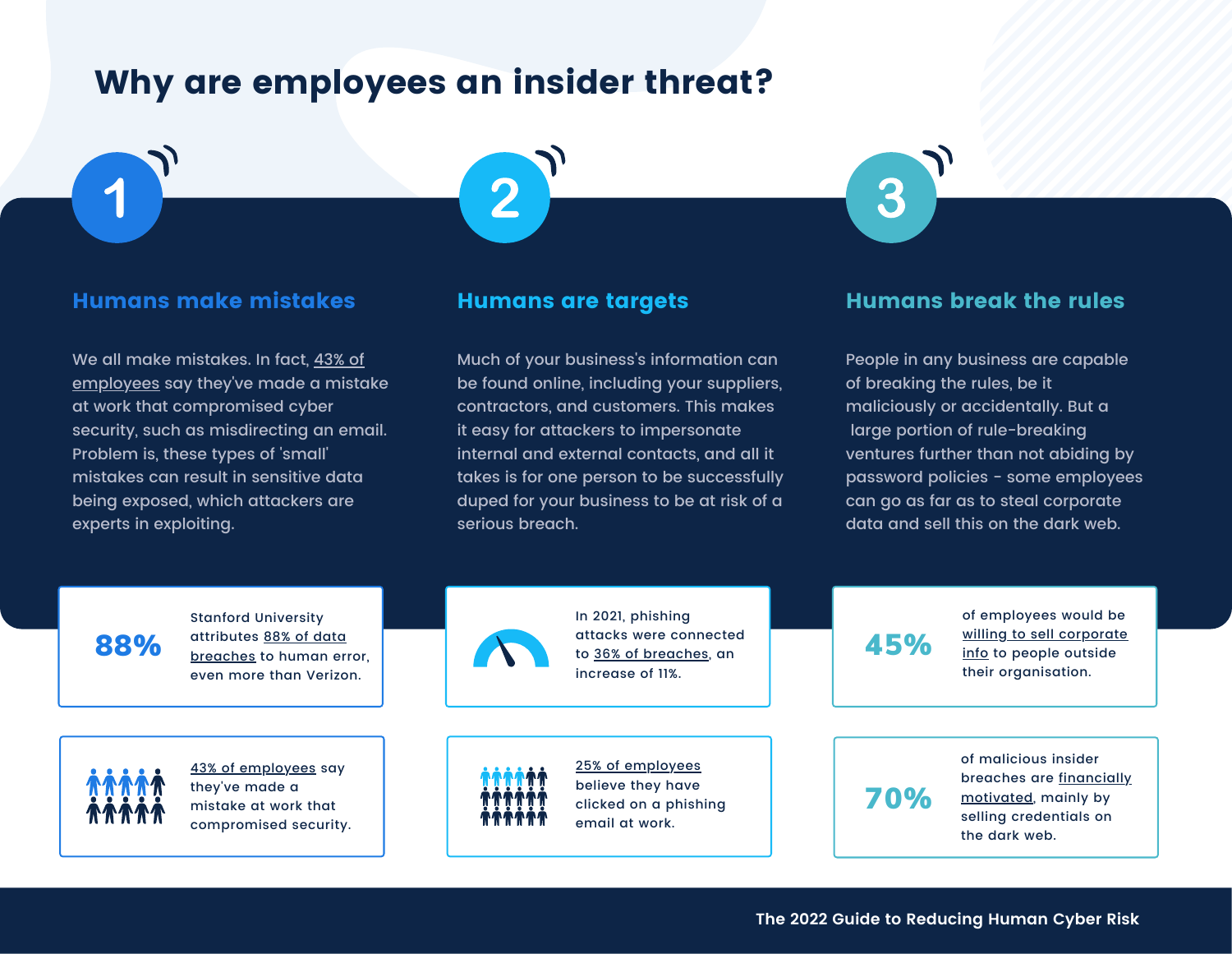# 4 key causes of a user-related data breach



# Human error

An employee mistake, such as a simple typo, can seem small... but the repercussions can be huge. For many businesses, a human errorrelated breach has resulted in fines, loss of customer trust and losing access to data.

Common ways that risky employee behaviour can lead to a security incident

- Sharing, writing down or re-using passwords across multiple accounts
- Carelessly handling data, like entering the wrong email recipient or attaching the wrong file
- Lacking awareness of common threats, such as spear phishing emails
- Failing to understand that security is the responsibility of all employees, not just a problem for the IT department

# Employee falling for a phishing attack

The most common way of an employee causing a security breach is by falling for a phishing attack.

And with phishing being more targeted and sophisticated than ever before, employees are finding it increasingly difficult to spot these attacks.

## The clever techniques attackers use to reel in your employees

- **Spear Phishing —** These hyper-personalised attacks target a specific individual or group, with the attacker conducting prior research into an often senior-level target.
- **Business Email Compromise —** If an attacker gains access to a legitimate email account, they can exploit 'colleagues' by posing as a trusted source via a BEC attack.
- **Domain Spoofing —** An attacker can fake the display name and sender address of an email to make it look like it came from inside the company or via a trusted vendor.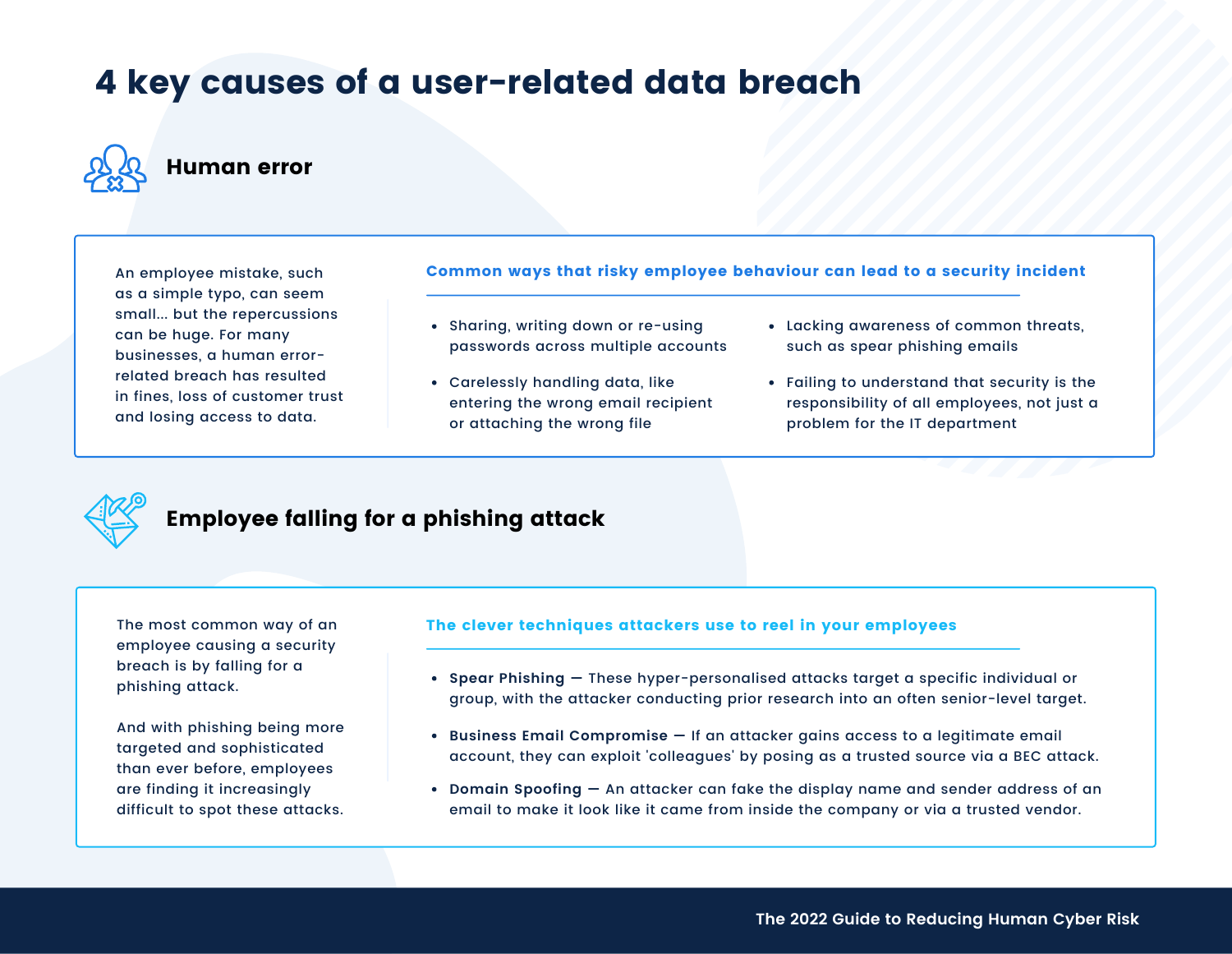

# Employee mishandling credentials

Employee password behaviour plays a huge part in security incidents, with 61% of breaches involving stolen [credentials,](https://www.flashpoint-intel.com/blog/compromised-credentials-analyzing-2021-verizon-dbir/#:~:text=As%20the%20figure%20on%20the,40%25%20of%20breaches%20this%20year.) costing businesses \$4.37M (US) on average.

By re-using the same password across multiple accounts, one thirdparty breach can create a portal of human risk for your business.

## The road to compromised credentials  $\sim$   $\sim$  Inside the Dark Web

- **Employee signs up for multiple third**party services using the same business email and password.
- **2** A third-party service suffers a data breach, exposing the user's credentials.
- **The credentials are sold on the dark** web, which attackers can potentially use to gain access to multiple accounts.



- The Dark Web is 500x [larger](https://www.broadbandsearch.net/blog/facts-about-dark-web) than the surface web.
- Dark web activity has [increased](https://www.timesnownews.com/technology-science/article/dark-web-activity-has-spiked-over-300-per-cent-since-2017-whats-driving-boom-in-the-internet-s-underbelly/594600) by 300% since 2017.
- More than 22 billion [records](https://securityboulevard.com/2021/01/hackers-leaked-22-million-records-on-the-dark-web-in-2020/) were added to the dark web in 2020.
- [60%](https://anonyome.com/2020/11/the-growing-risks-to-business-and-their-customers-from-the-dark-web/#:~:text=The%202019%20installment%20of%20the,)%2C%2060%25%20could%20potentially%20harm) of the information available on the dark web could potentially harm enterprises.

# 字

# A lack of security policies and processes

Information security policies help guide employee behaviour when it comes to handling company information and keeping IT systems secure.

Without these policies, employees are less likely to know who they should be reporting phishing attacks to or who is allowed access to which sensitive data.

### How can policies help reduce risk?

- They protect your organisation's critical information by clearly outlining employee security responsibilities.
- They prevent unauthorised disclosure, disruption, loss, access, use, or modification of an organisation's information assets.

# Good policy examples

- Acceptable Use Policy
- Confidential Data Policy
- Email Policy

(ඉ

- Incident Response Policy
- Network Security Policy
- Password Policy
- Physical Security Policy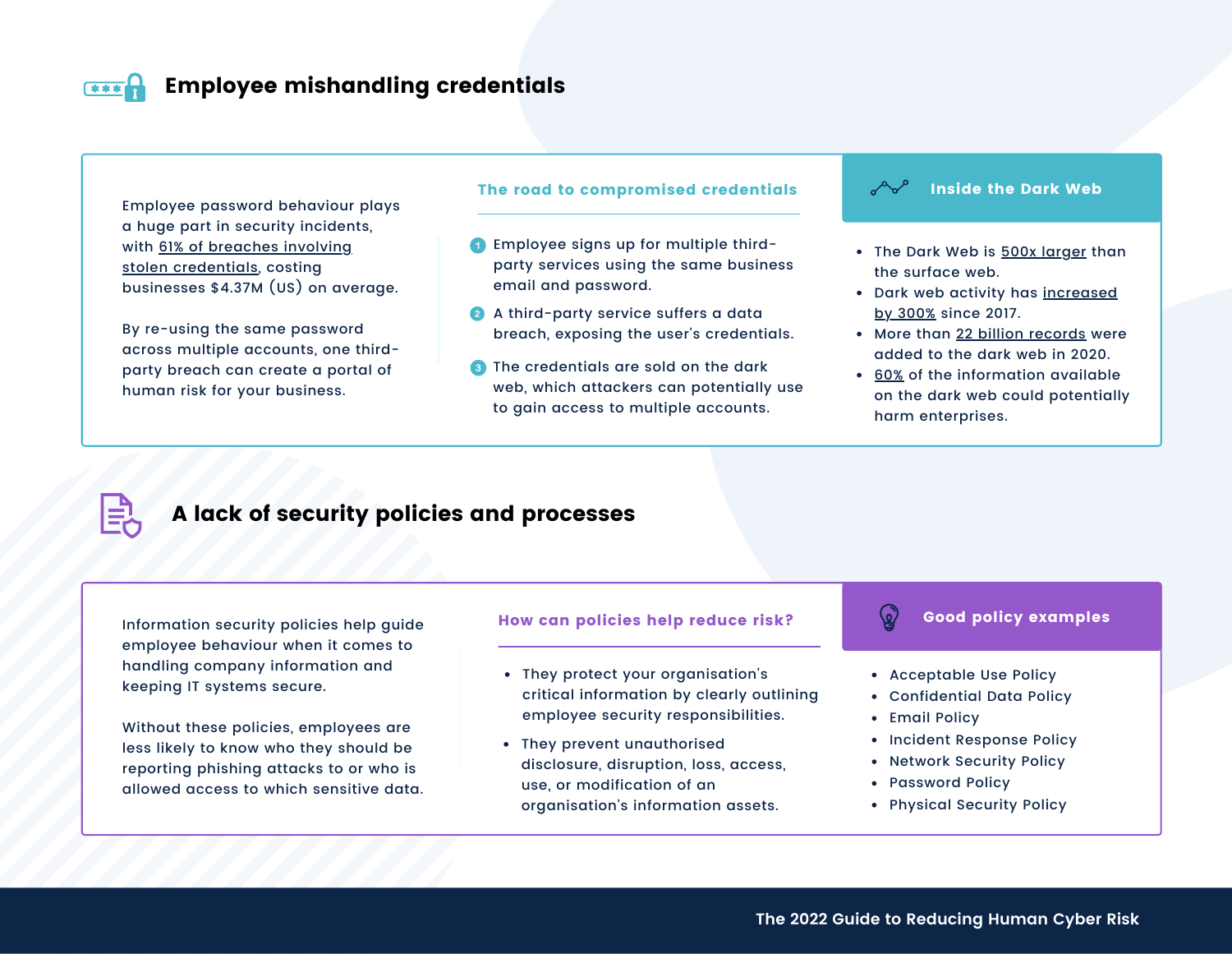# Establish a security-minded culture — The foundations

A 'security culture' aims to encourage all employees to think about and approach security through the same values, encouraging people to follow the desired behaviours that will keep staff, customers and suppliers safe. Building this culture requires a number of factors, including consistency, time and effort. Here are some of the key building blocks to creating a security-savvy workforce.



# **Get support from the top**

Executive support is crucial for the success of any human risk management initiative. We don't just mean a send-to-all email from the CEO - we mean the leadership team demonstrating their full support for this initiative through regular communications to staff, assigning the necessary budget and creating specific business roles.



## **Consistency and commitment is key**

The key to building and maintaining a security-savvy workforce comes in the form of consistent and long-term user training, as pointed out in a report by [Keepnet](https://securityboulevard.com/2020/09/researchers-identify-the-departments-and-industries-most-susceptible-to-email-based-cyber-attacks/) Labs, where consistent security awareness training was proven to reduce employee phishing susceptibility from 60% all the way down to 10% within the first 12 months.



# **Time, not budget, is the blocker to beat**

According to the SANS 2021 ['Managing](https://www.sans.org/security-awareness-training/resources/reports/sareport-2021/) Human Cyber Risk' report, 75% of security professionals spend less than half their time on security awareness, even though more dedication to training correlated with an increase in positive behaviour change.



## **Treat security as everyone's responsibility**

Employees need to understand that cyber security is the responsibility of every employee, not just the IT department. Employees are given more access to computers and online resources than ever before and are widely seen as a business's biggest risk. It's important that people know the importance of working together to ultimately achieve cyber security.



## **Go beyond security awareness training**

Security awareness training is a great way to reduce human cyber risk, with 80% of [organisations](https://www.infosecurity-magazine.com/blogs/employee-cyber-awareness-crisis/) seeing a reduction in phishing vulnerability when training staff. But in order to truly build a resilient workforce against evolving threats, policies must be implemented and practical assessments, like phishing simulations, must regularly take place.



# **Strategic alignment is crucial**

SANS also report that leaders must make long-term, strategic [investments](https://www.sans.org/security-awareness-training/resources/reports/sareport-2021/) in people, just as they would for other security efforts like vulnerability management, incident response or security operations centers, in order to effectively manage human risk.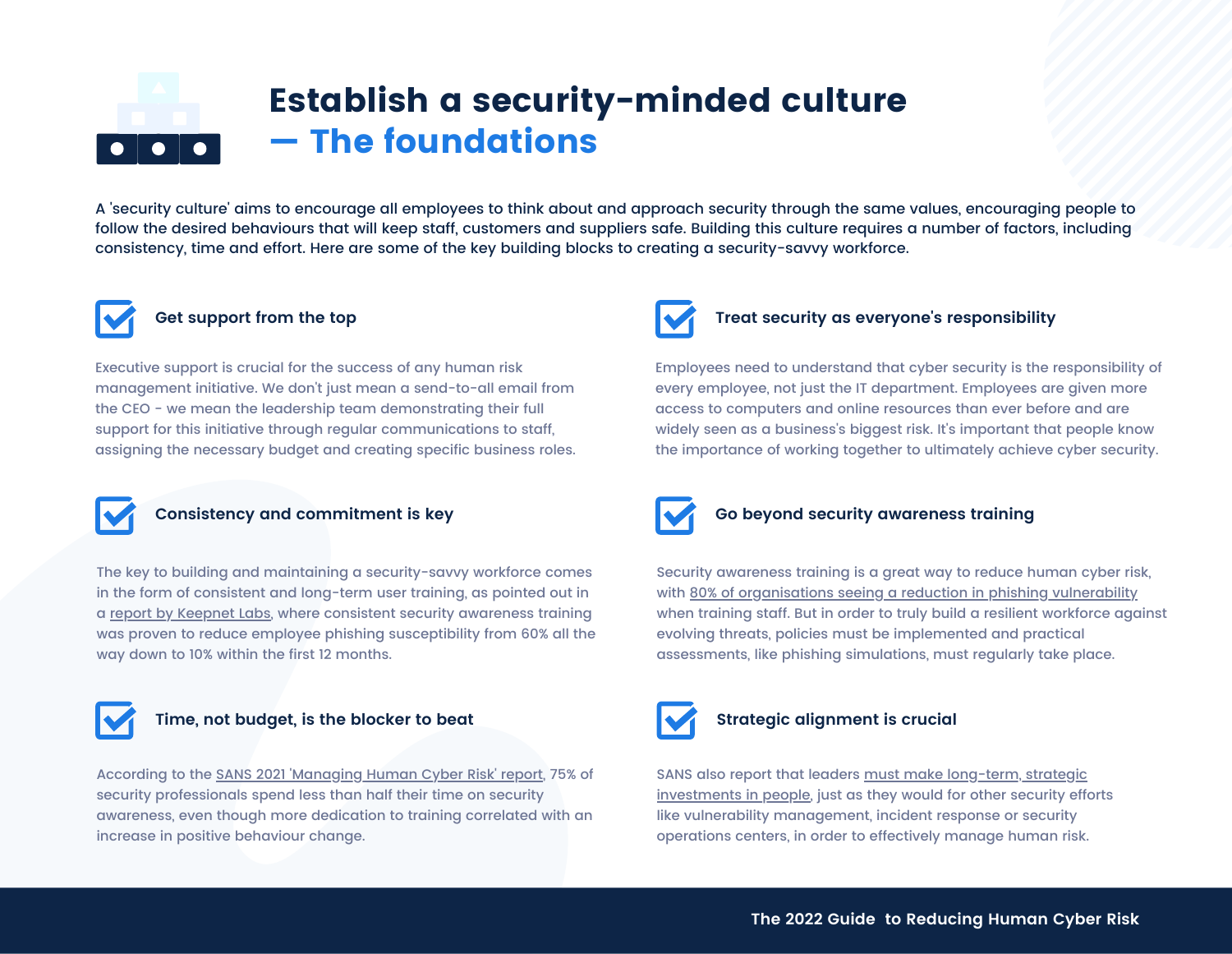# Implement Human Risk Management (HRM) — The fundamentals

Human Risk Management (HRM) enables businesses to assess, reduce and monitor their ongoing employee security posture against evolving cyber threats and human error. With these threats becoming more complex and sophisticated, HRM delivers a fully-rounded solution for driving secure human behaviour, rather than relying solely on user training in the hope that something sticks. There are four key elements to HRM:

### Drive secure user behaviour

**Security awareness training** is one of the most effective approaches for reducing human cyber risk, with businesses expecting to see an ROI of between 69-562% [\(Osterman](https://www.eacs.com/the-roi-of-security-awareness-training/) Research).

Delivered via computer-based training, these sessions should be regular, short and cover a variety of core information security and compliance topics.

## Improve security processes

Implementing a **policy management** process helps staff understand and act on their responsibilities, boosting the protection of business information and IT systems.

Policies should address a number of key areas (see examples on the next page) and should be updated and signed by staff at least annually to keep processes fresh.



## Reduce phishing vulnerability

Not only do **phishing simulations** allow businesses to assess human vulnerability to common attacks, but they also offer the chance to reinforce user training and measure each user's progress.

Ideally, simulations should be conducted quarterly in order to test new and trending attacks, whilst assessing the risk level of new employees.

## Mitigate external threats

With millions of usernames, passwords and payment details being dumped onto the dark web each year, ongoing **dark web monitoring** alerts businesses when employee data is found to be compromised.

Catching these early threats can ultimately prevent a targeted attack - and potential data breach - later down the line.